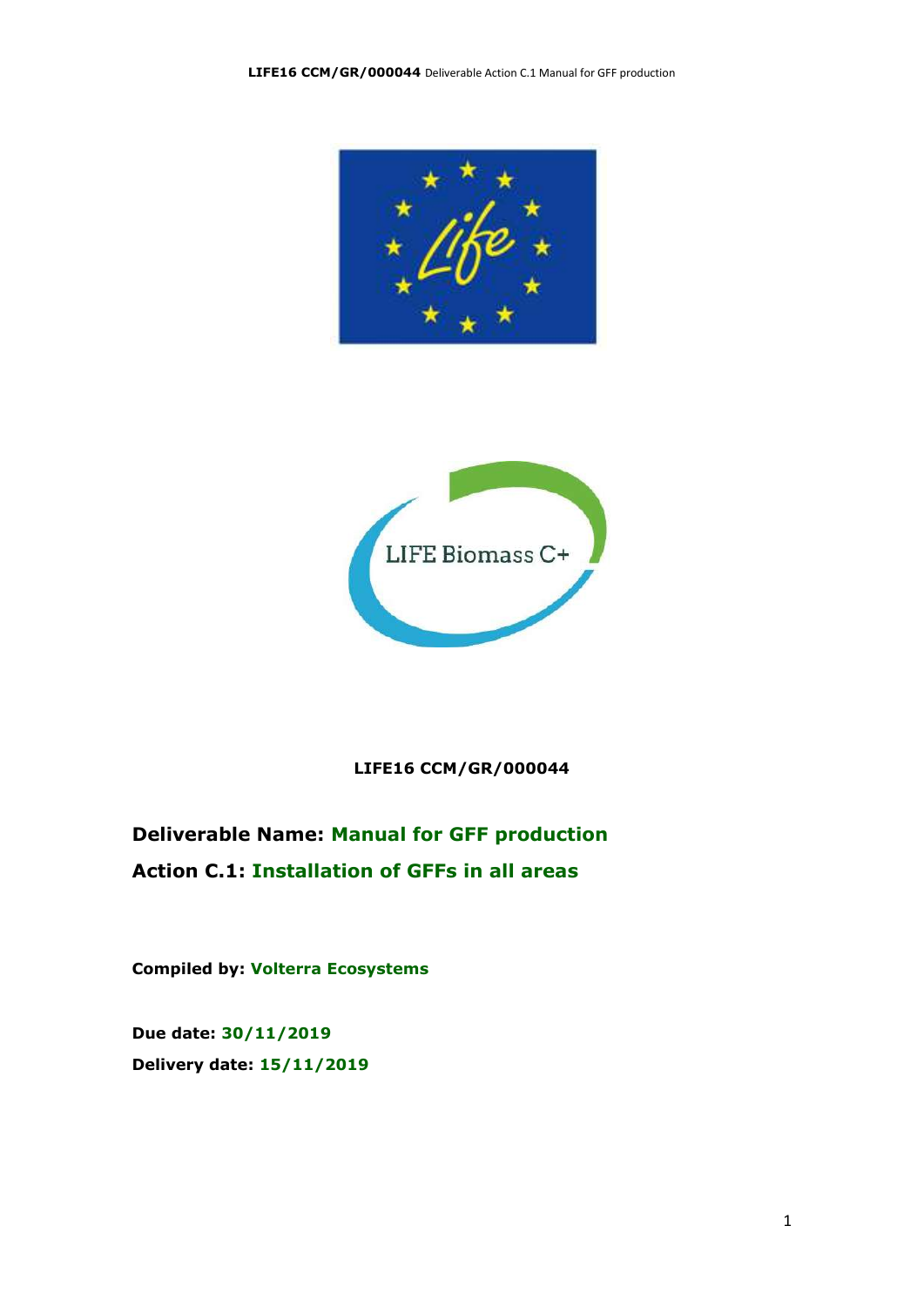# **Table of content**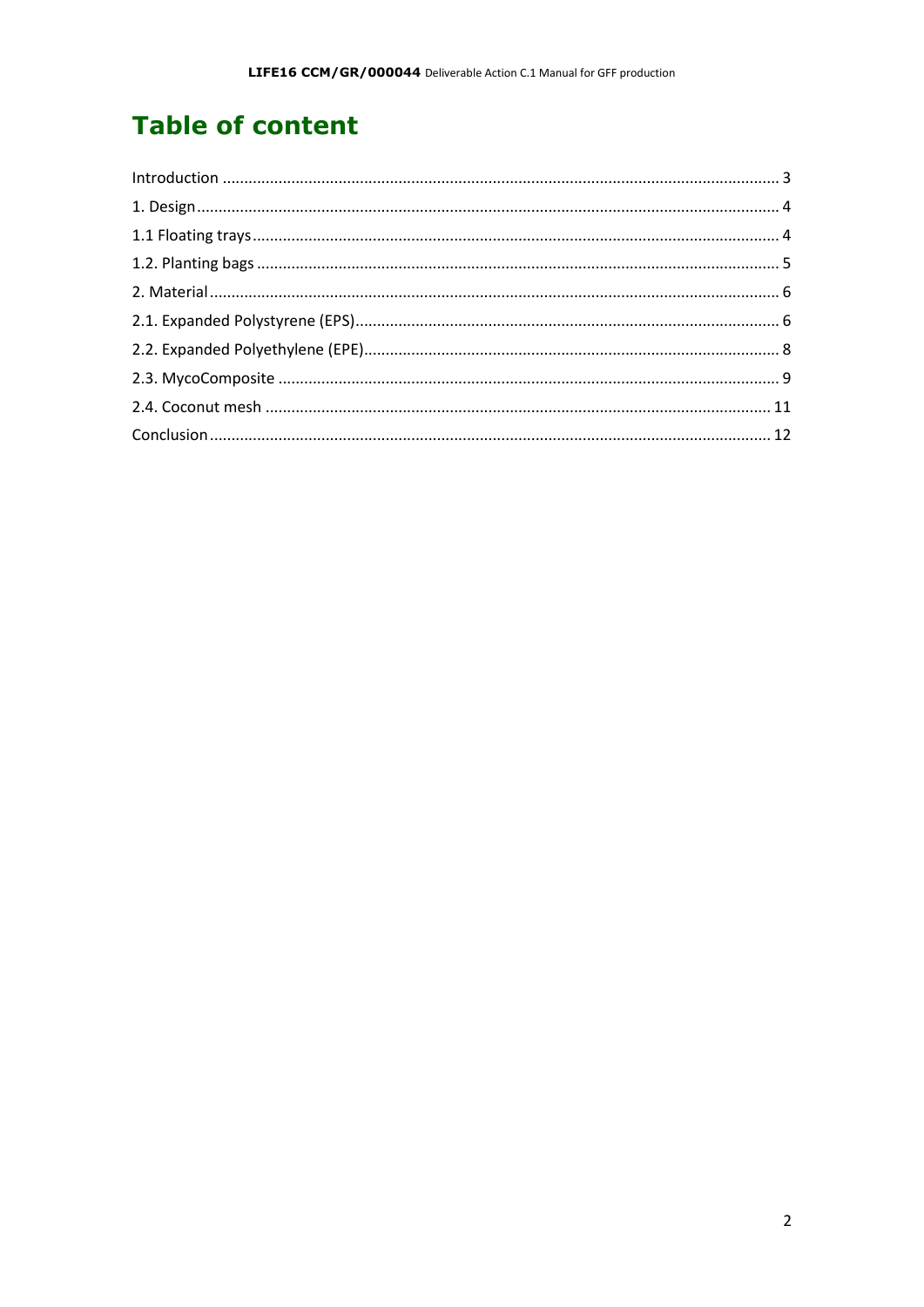### <span id="page-2-0"></span>**Introduction**

Since the very beginning of the project, the Biomass C+ consortium has been trying different designs and materials in order to achieve the most efficient and cost effective Green Floating Filters (GFF). After validating and adjusting the rectangular tray design, several materials were tested, among them: Expanded Polystyrene, Expanded Polyethylene, Polypropylene and Mycelium composite. In order to make the GFFs easily replicated, this manual will depict all the necessary specifications to allow anyone to produce an efficient GFF and start to produce biomass in a sustainable way and with an added value.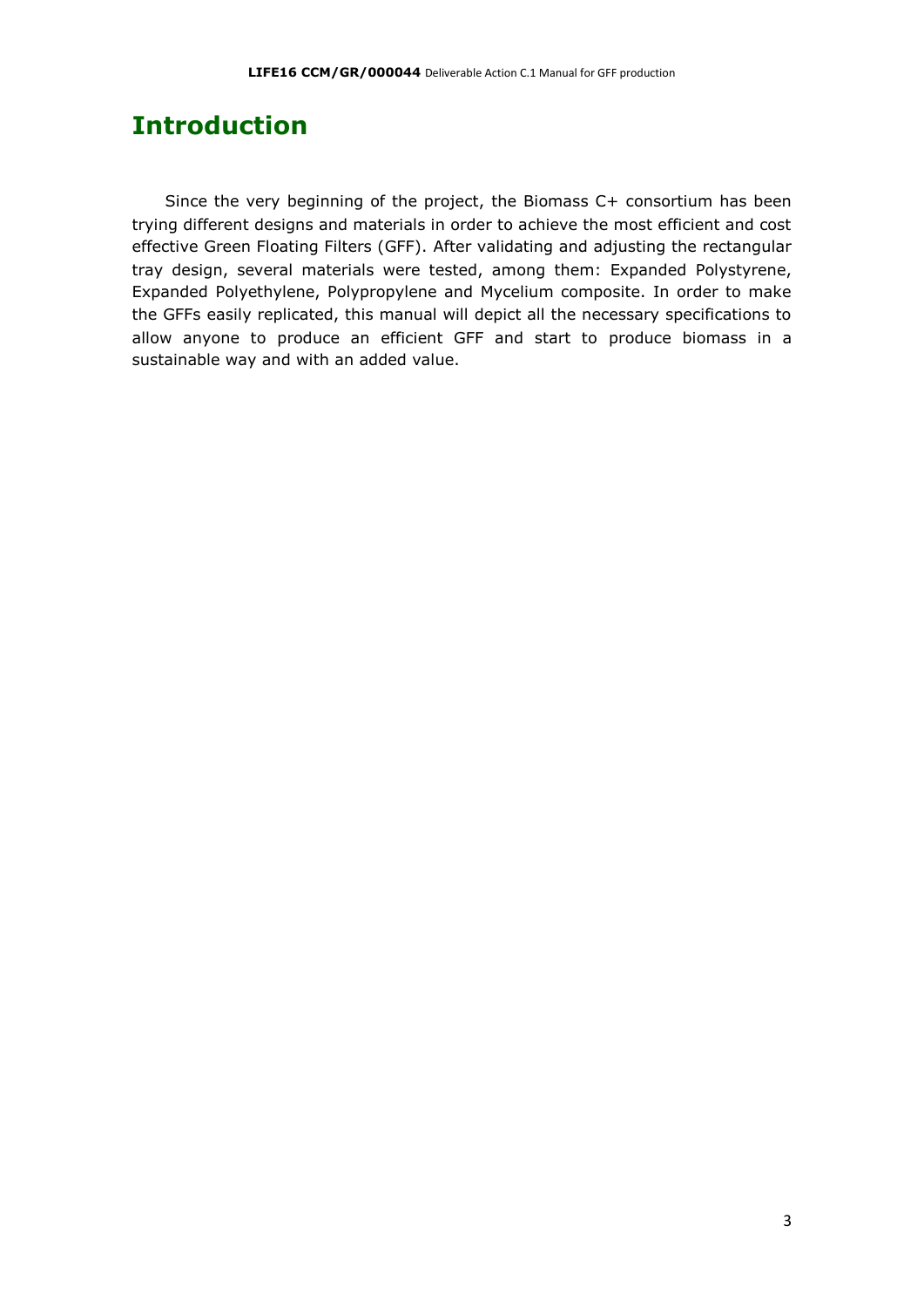## <span id="page-3-0"></span>**1. Design**

#### <span id="page-3-1"></span>**1.1 Floating trays**

The dimensions of the trays should be around  $1200$ mm x 600mm x 20mm  $(0.72 \text{m}^2)$ . These dimensions are not fixed and should be adapted to achieve the most convenient and cost effective option. Therefore, they can be adjusted according to following variables:

- **Length and width** should be adjusted according to the pond dimensions in order to fit as many trays as possible and adjusted according to the manufacturer requirements, trying to make both sizes a multiple of the raw piece dimensions. Additionally, very large lengths and widths should be avoided, as too long trays can be very complex to handle, transport and become too flexible which can be an issue on open waters.
- **Thickness** should be adjusted according to the manufacturer requirements, trying to make it a multiple of the raw piece thickness. Big thicknesses are not desirable as can prevent the sapling from having contact with the water. Too little thicknesses can decrease the tray's stiffness and not guarantee enough floatability. Therefore, thicknesses should be between 20 and 25mm.

Regarding the holes, their diameter should have 40mm, in order to allow a tight adjustment between the tray and the saplings. Bigger diameters are not advisable as will cause the sapling to fall off. Only if the saplings' size is bigger than normal, the holes can be wider. Furthermore, the holes should be equally distributed in intercalated rows as seen in the picture below. This distribution has the objective of avoiding any weight concentration on the tray. Additionally, the different holes will allow the *Typha* plants to spread through the tray. The distance between them should not be less than 35mm otherwise the tray will become too week and not support saplings' weight. As tray dimensions might change, the suggested "hole density" is 100 holes/ $m^2$ .



*Figure 1 - Floating tray design*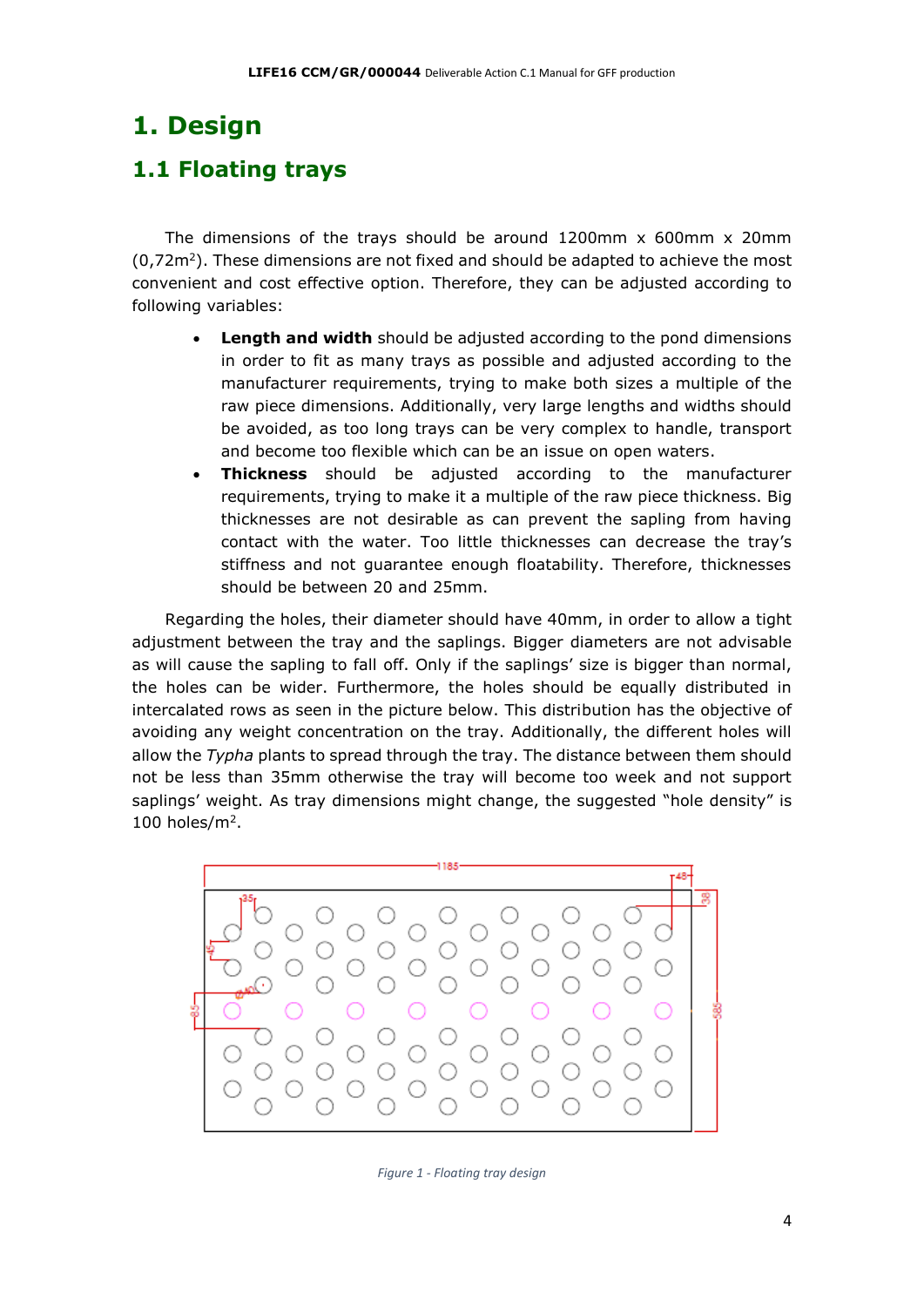The holes should be manufactured by drilling, milling or die cutting in order to make a clean hole without additional damage to the overall tray strength. Processes like hot wire, which demands cutting other parts of the tray in order to make the holes will significantly reduce the tray's strength and should not be used.

#### <span id="page-4-0"></span>**1.2. Planting bags**

In order to make planting easier, avoid soil loss and give more stability to the seedlings during the first months, planting bags made out of biodegradable cotton can be used. Bags should have a minimal size of 8cm length and width, otherwise the sapling placement start to be too difficult, making the planting process very inefficient. Using smaller bags can significantly increase the planting time process and only making it more difficult the GFF establishment. The height are not that critical but should be around 10-12cm.





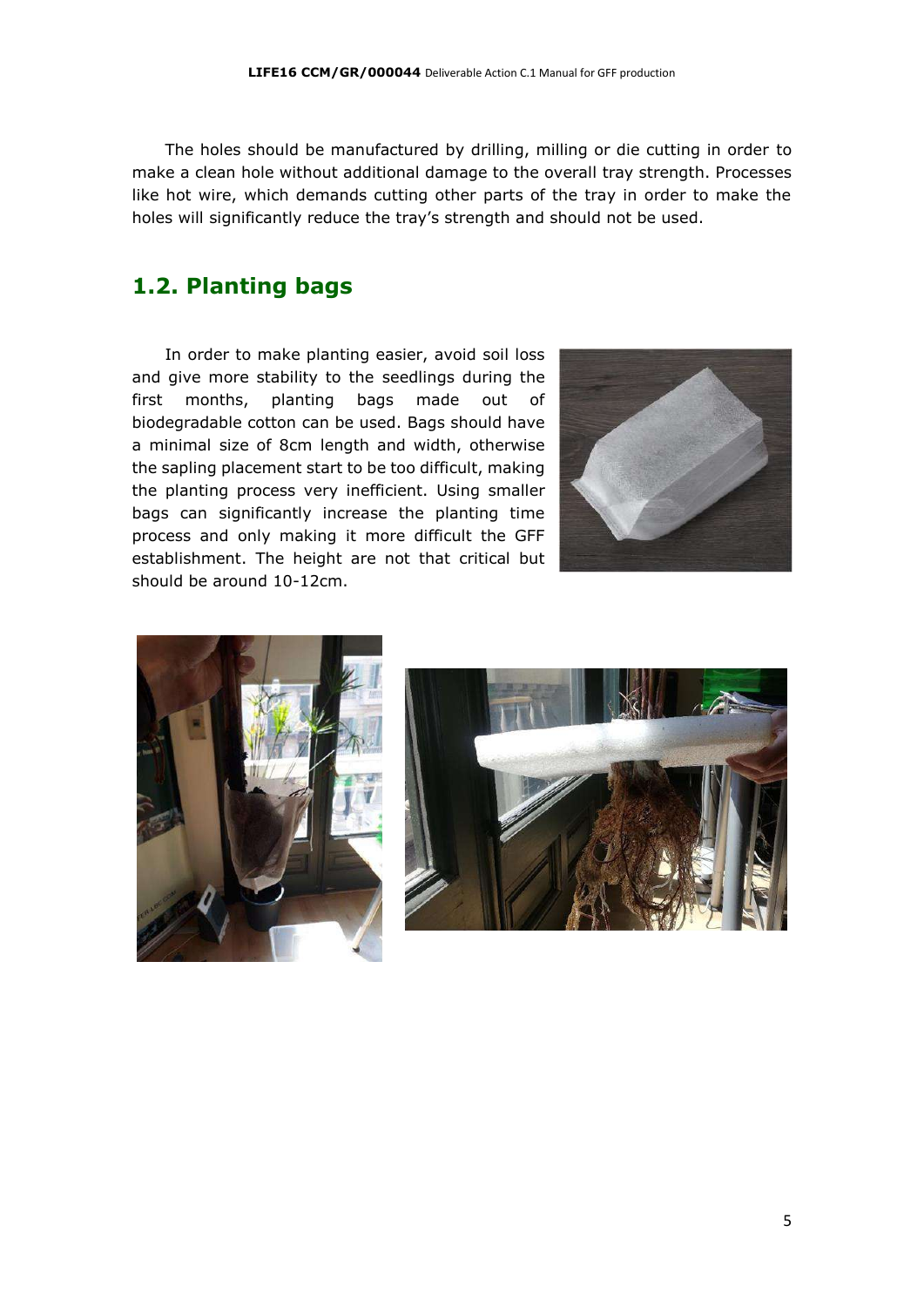#### <span id="page-5-0"></span>**2. Material**

Initially (2018 plantation), the floating trays were designed to be made out of fiberglass. However, it turned out to be very expensive and very complex to manufacture, especially for production of small amounts.

For this reason, many other materials were trialed and investigated in order to find a suitable substitute. After visiting manufacturers and carrying out small scale trials with many types of plastics, foams and wood composites, the consortium used three materials in its plantations; Expanded Polystyrene, Expanded Polyethylene and Mycelium composite. Now VOLTERRA is trying a new solution with Coconut mesh.



### <span id="page-5-1"></span>**2.1. Expanded Polystyrene (EPS)**



For the 1st plantation, in 2018, trays made out of expanded polystyrene (EPS) were designed, together with UPM, and produced in order to kick off the first trials in Spain and Greece. Usually EPS is a very cheap material; however, the floating trays require several holes to be made with a milling machine, which greatly increases their manufacturing price. During the first trials some advantages and disadvantages were concluded.

- **Advantages**: Cost effective material, easy to find suppliers, easy to handle, good floatability and it does not affect the sapling growth.
- **Disadvantages**: It releases tiny parts when cut and tensioned that can go into waterways, very rigid and therefore easily breakable, low recyclability, it does not degrade with time and it has an expensive hole manufacturing.



Despite the fact this material was used during the 2018 plantations, VOLTERRA does not recommend it as the disadvantages are higher than the advantages. Nevertheless, if used we advise an EPS density of at least 30  $kg/m<sup>3</sup>$ . Less than that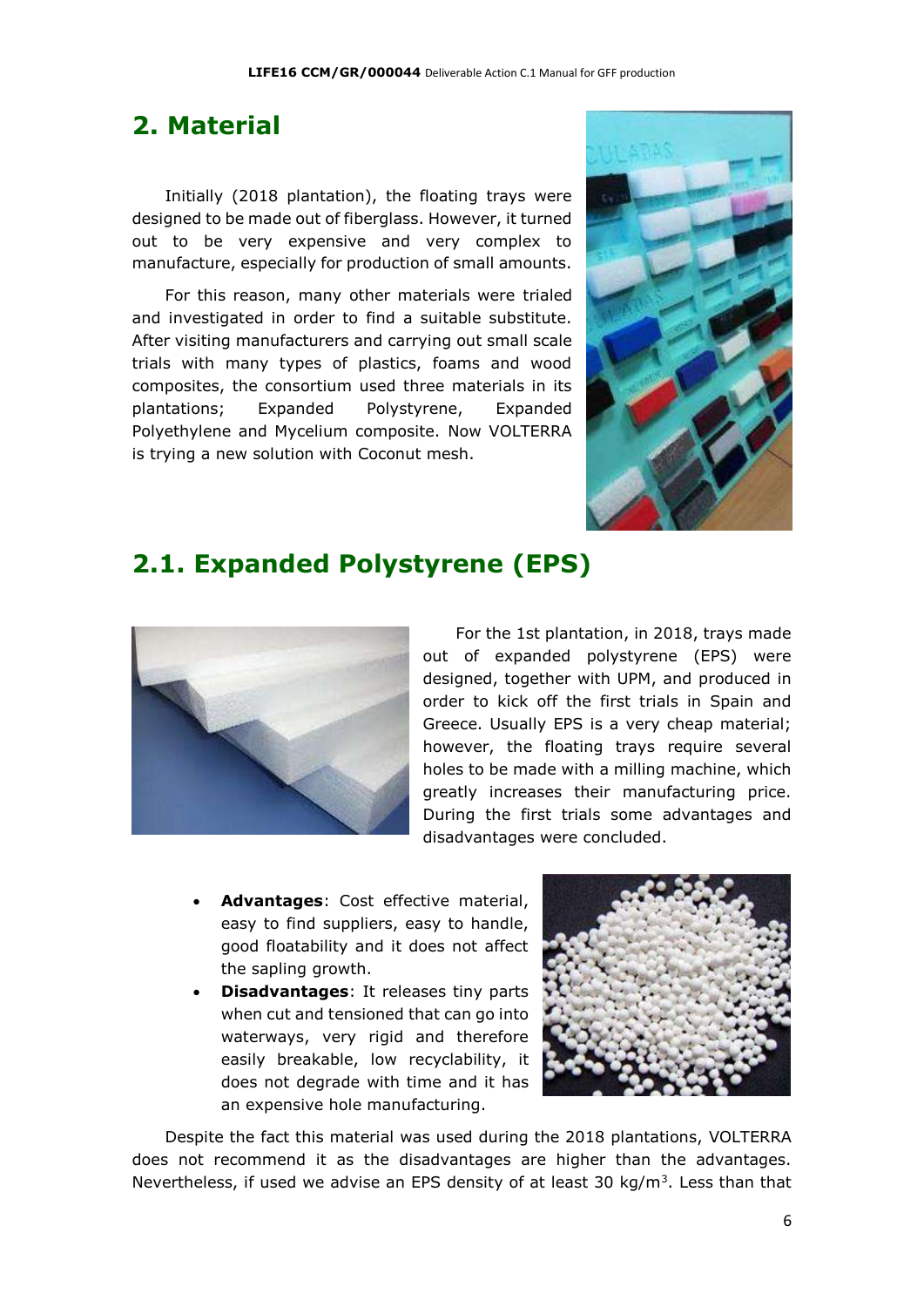the material will be too weak and will break with a minimal effort. Higher the density higher is its durability, reducing the release of tiny parts (its most critical disadvantage). Additionally, higher the density more expensive the material.



*Figure 2 - EPS trays in 2018 trials in Spain*



*Figure 3 - EPS trays in 2018 trials in Greece*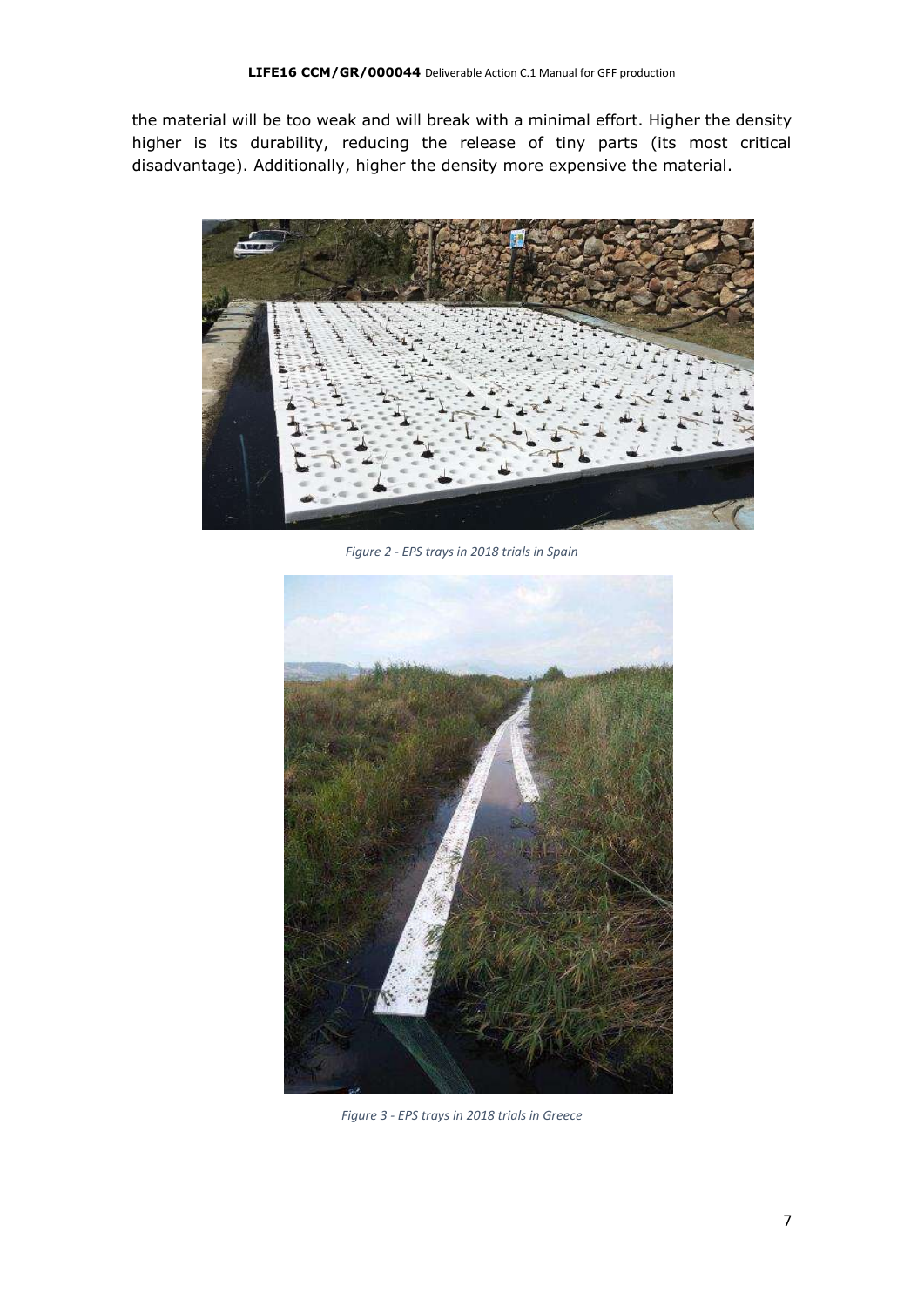### <span id="page-7-0"></span>**2.2. Expanded Polyethylene (EPE)**

For the 2nd plantation in 2019, trays made out of Expanded Polyethylene (EPE) was trialed. Their design follow the same specifications that in the previous year (rectangular with evenly spread holes). The consortium concluded that EPE had a better performance when compared with the EPS, especially because the fact that this material do not release tiny parts in the water and it is less rigid, resulting in an easier handling.



The advantages and disadvantages of EPE are as follows:



- **Advantages**: Continuous material, which does not release small parts when tensioned, cost effective, easy manufacturing, 100% recyclable and new parts can contain up to 80% of recycled material. EPE is flexible and cope well with small waves, additionally has low densities and offers good floatability.
- **Disadvantages**: It is a plastic, which takes long periods to completely degrade.

EPE usually has densities between 15 kg/m3 to 120 kg/m3. Nevertheless, VOLTERRA recommends using densities between 25 kg/m3 and 35 kg/m3, as lower densities would result in a very flexible and week material and higher densities would result in a rigid and more expensive material.



*Figure 4 - EPE trays in 2019 trials in Spain*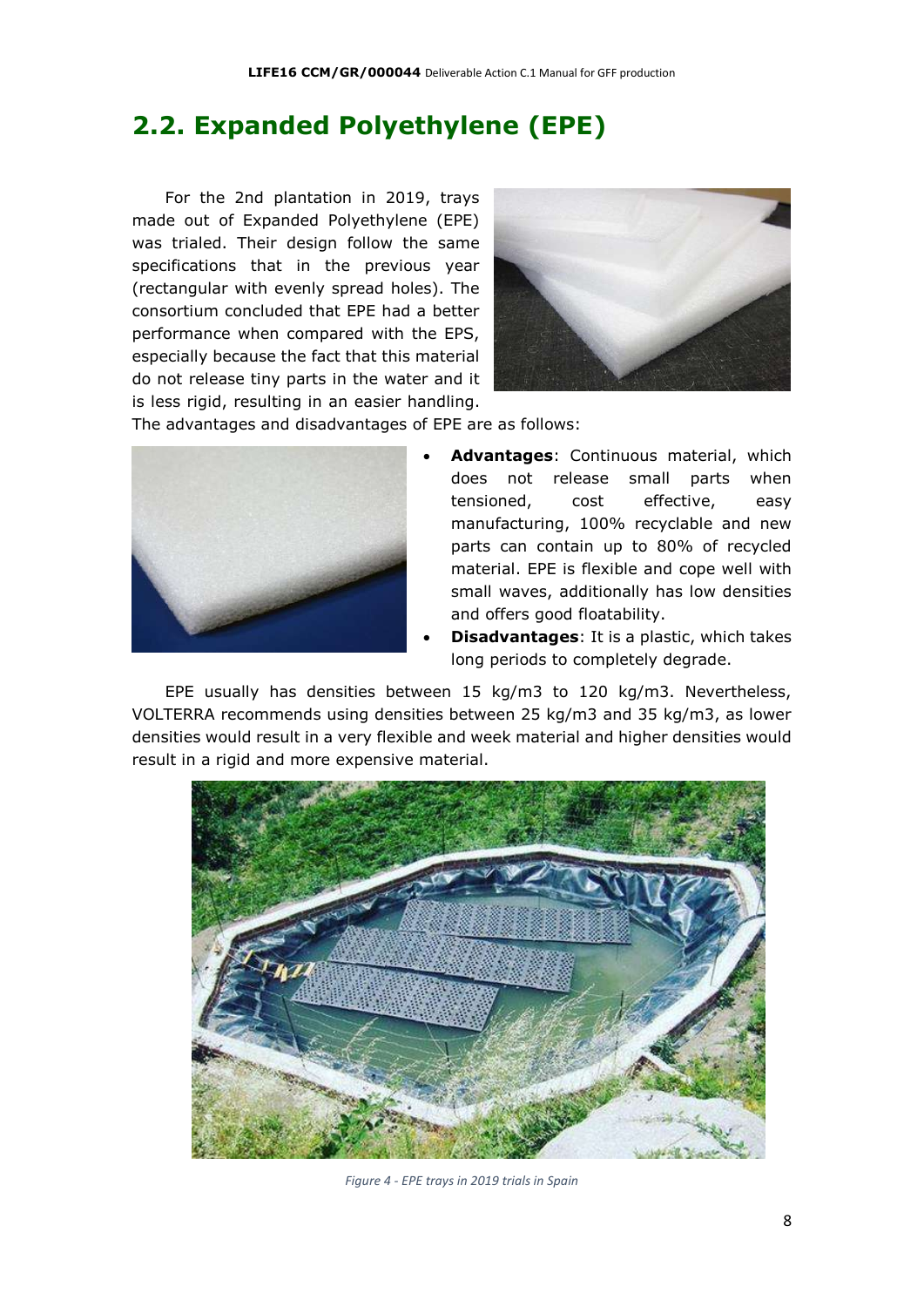

*Figure 5 - EPE trays in 2019 trials in Greece*

#### <span id="page-8-0"></span>**2.3. MycoComposite**

During the research for an alternative material to EPS, VOLTERRA made contact with some very interesting solutions. The most promising contact was with a North American company called Ecovactive Design, which produce a Mycelium based composite mixed with wood chips. This material is now used for packaging, however the company



was very interested in trial new applications for their innovation. In a cooperation between Ecovactive and VOLTERRA, some samples of Mycomposite was sent to Spain and placed at replication sites to test their performance.

Trials are still underway, however preliminary results show a good performance. As a biodegradable material, the biggest limiting factor will be how long the trays will take to degrade. The trays should last at least 6 months (1 year would be ideal), as this is the minimal time the *Typha plants* need to grow enough in order to guarantee their own floatability. Therefore, if the tray degrades before that period, the saplings will sink and not fulfill their objective. As could be checked during the first monitoring visits, after 1,5 months in the water, the trays already started to degrade, but they are still maintaining a good floatability.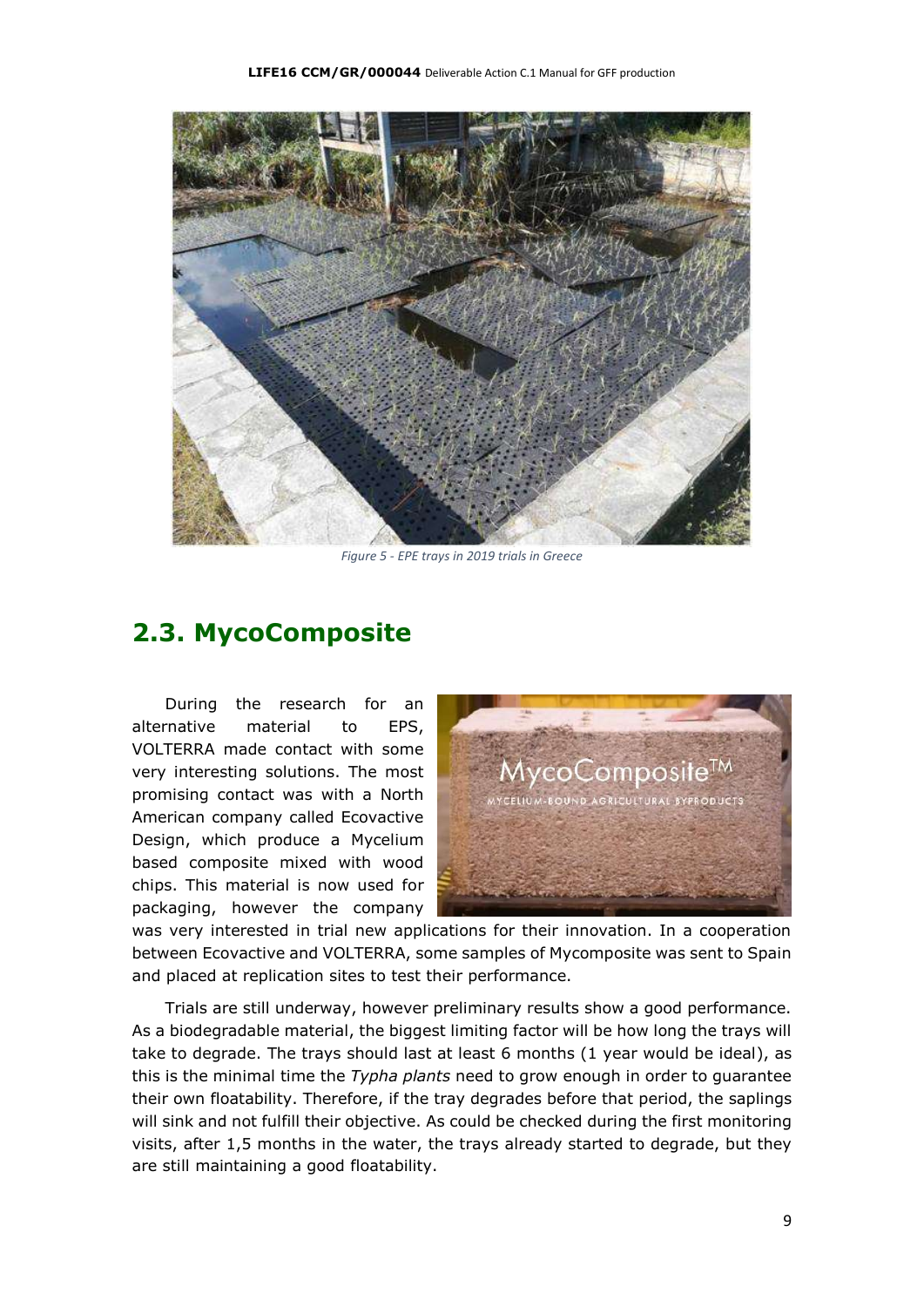The downside of this material is definitely its price, which it is still far more expensive than EPS and EPE. At the current scale, Ecovactive would be able to offer a material 10 times more expensive than the plastics ones. Furthermore, as they are already in motion to construct a bigger factory, with enough buying scale they expect to be able to reduce this cost by half in the next years, however this would still mean a material 5 times more expensive.

Because of confidentiality reasons, not much specifications about the material could be given, but according to them it is made out of wood chips (from agricultural waste) bonded by a Mycelium substrate in mold.



*Figure 6 - MycoComposite tray preparation*



*Figure 7 - MycoComposite tray after 2 weeks.*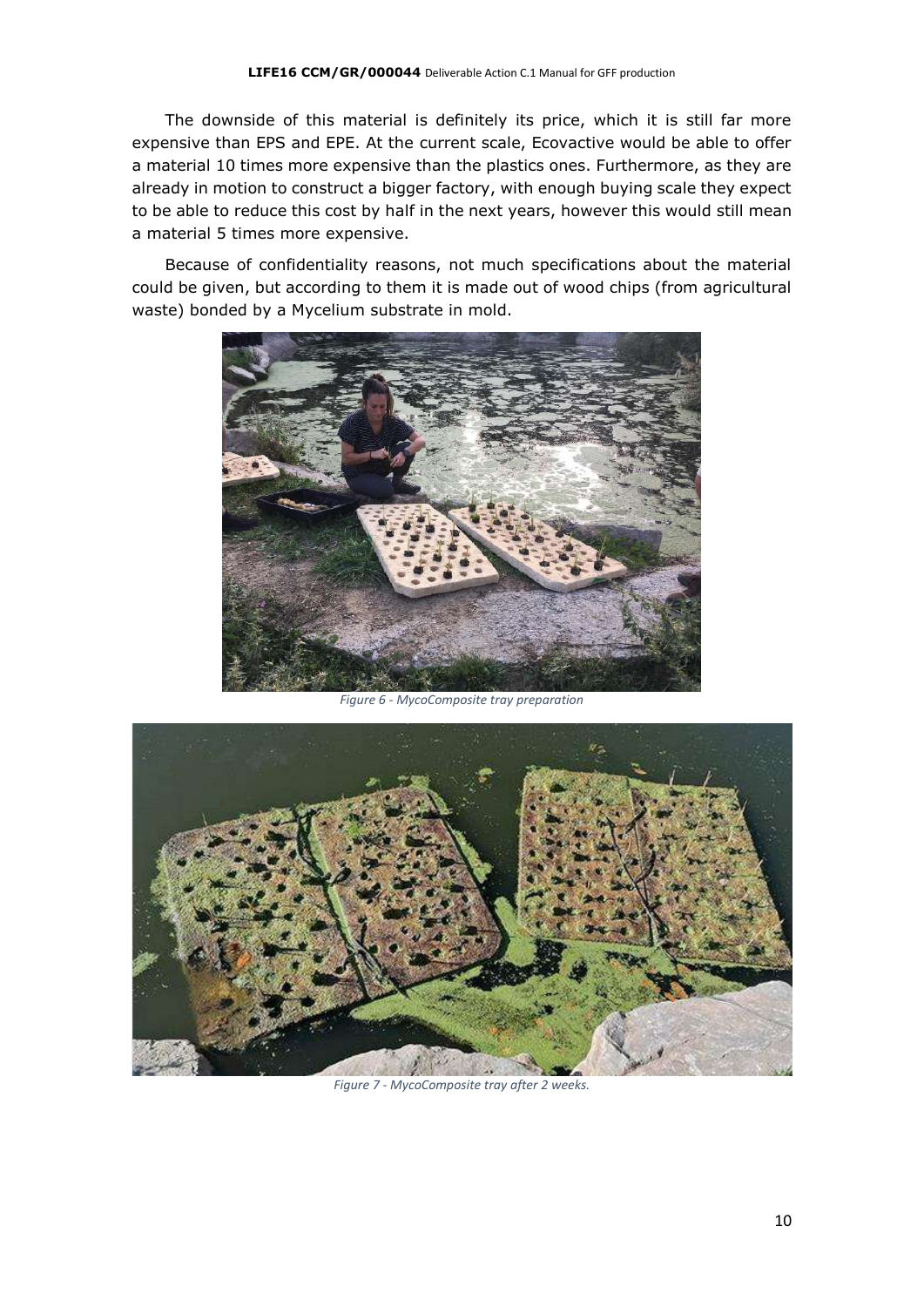#### <span id="page-10-0"></span>**2.4. Coconut mesh**

During the research for an alternative material to EPS, VOLTERRA is now testing a new method to grow the *Typhas*. The idea is to use a Coconut mesh, which is biodegradable, as a "carrier" to the plants, where they would germinate and grow at the same location. This would save space and



logistics from germinating them in a nursery, on the other hand the survival rate will decrease.

Once the *Typhas* are more developed, the location where they are growing will be flooded with contaminated water and the Coconut mesh will help the saplings float and achieve the same application as in the aforementioned materials.

So far, trials are just starting at VOLTERRA's office and we are still waiting the seeds to germinate. However, if until 2020 plantations this material is proven to be successful at this small scale, they will be trialed in larger scale in 2020. VOLTERRA is trying too types of meshes; one with high and other with low density in order to check which one is more effective. The final conclusions for this trial will be better explained in the final report

This method has the potential to be more cost-effective than the others (coconut meshes are considerably cheaper than the Tray materials), biodegradable and simpler to scale (as it would not need a nursery). Nevertheless, the main disadvantage of this method will be the longer time needed to stablish the GFFs.





*Figure 8 - Low density with coconut mesh Figure 9 - High density with coconut mesh*